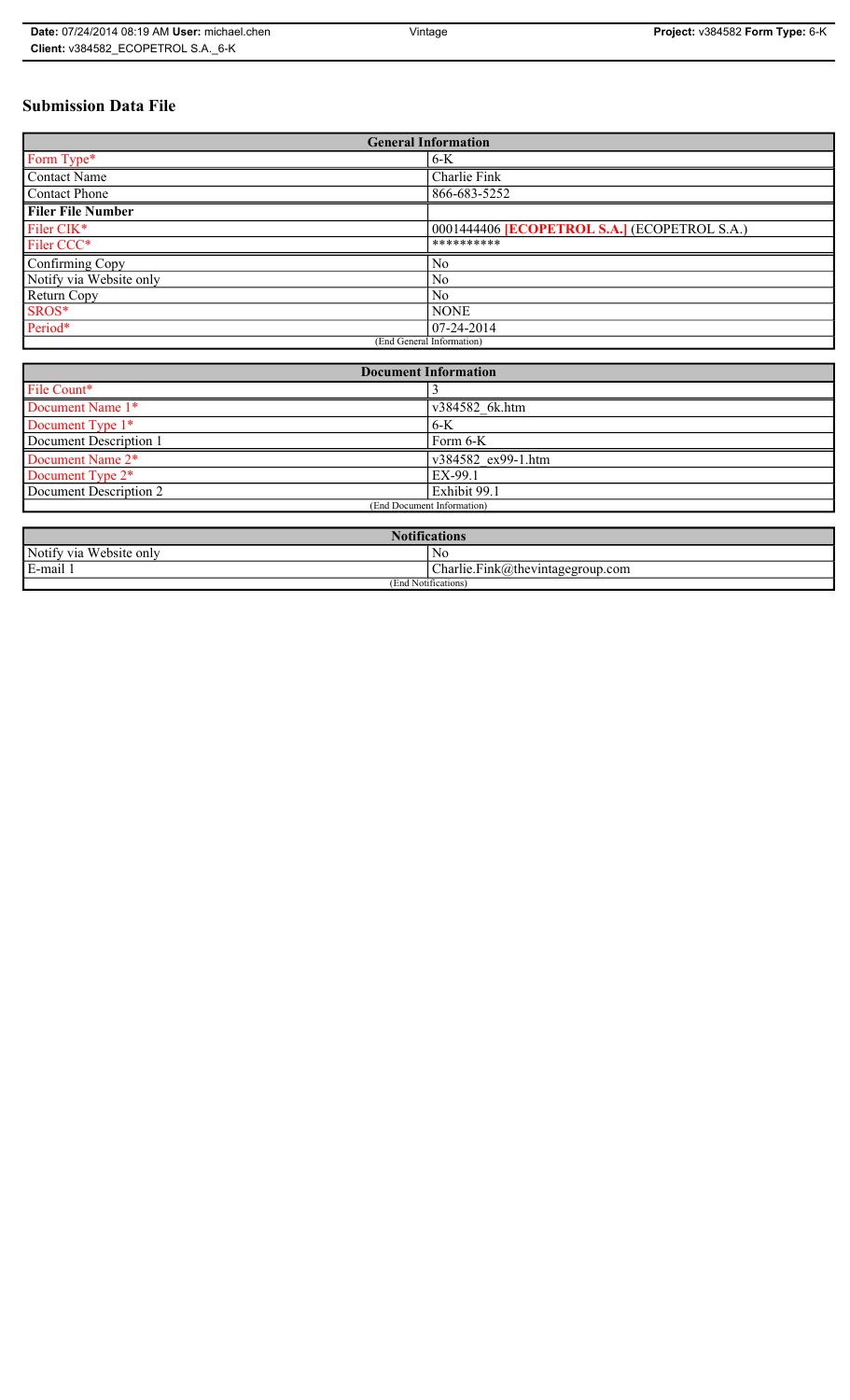#### **UNITED STATES**

#### **SECURITIES AND EXCHANGE COMMISSION Washington, D.C. 20549**

**FORM 6-K**

### **REPORT OF FOREIGN PRIVATE ISSUER PURSUANT TO RULE 13a-16 OR 15d-16 UNDER THE SECURITIES EXCHANGE ACT OF 1934**

For the month of July, 2014 Commission File Number 001-34175

ECOPETROL S.A.

(Exact name of registrant as specified in its charter)

N.A.

(Translation of registrant's name into English)

COLOMBIA

(Jurisdiction of incorporation or organization)

Carrera 7 No. 37 – 69 BOGOTA – COLOMBIA

(Address of principal executive offices)

Indicate by check mark whether the registrant files or will file annual reports under cover of Form 20-F or Form 40-F.

Form 20-F  $\boxtimes$  Form 40-F  $\Box$ 

Indicate by check mark if the registrant is submitting the Form 6-K in paper as permitted by Regulation S-T Rule 101(b)(1)

 $Yes \Box No \boxtimes$ 

Indicate by check mark if the registrant is submitting the Form 6-K in paper as permitted by Regulation S-T Rule 101(b)(7)

 $Yes \Box No \boxtimes$ 

Indicate by check mark whether the registrant by furnishing the information contained in this form is also thereby furnishing the information to the Commission pursuant to Rule 12g3-2(b) under the Securities Exchange Act of 1934.

 $Yes \Box No \boxtimes$ 

If "Yes" is marked, indicate below the file number assigned to the registrant in connection with Rule 12g3-2(b): 82- N/A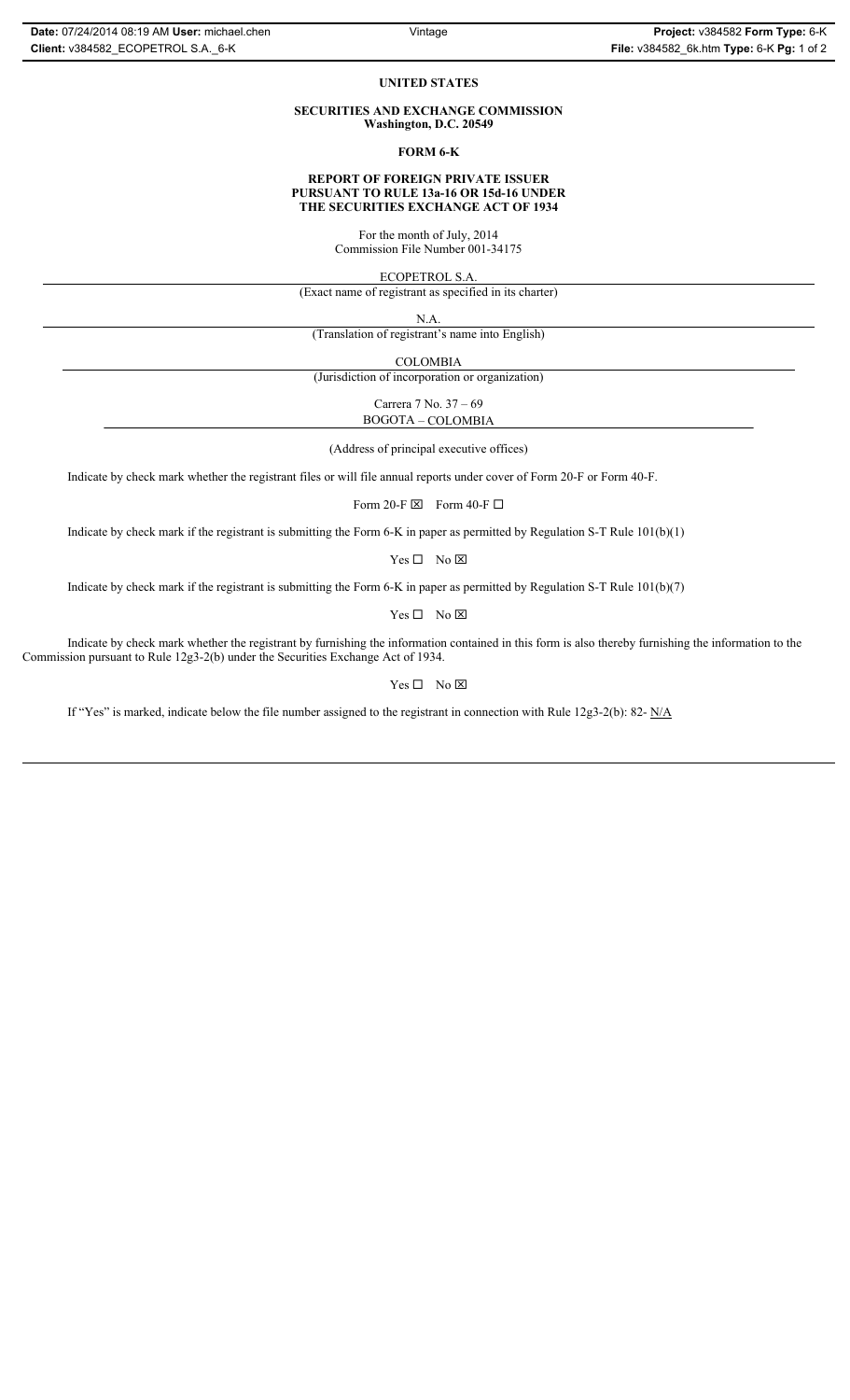| Date: 07/24/2014 08:19 AM User: michael.chen |
|----------------------------------------------|
| Client: v384582 ECOPETROL S.A. 6-K           |

# **SIGNATURES**

Pursuant to the requirements of the Securities Exchange Act of 1934, the registrant has duly caused this report to be signed on its behalf by the undersigned, thereunto duly authorized.

Ecopetrol S.A.

By: /s/ Magda N. Manosalva Name: Magda N. Manosalva Title: Chief Financial Officer

Date: July 24, 2014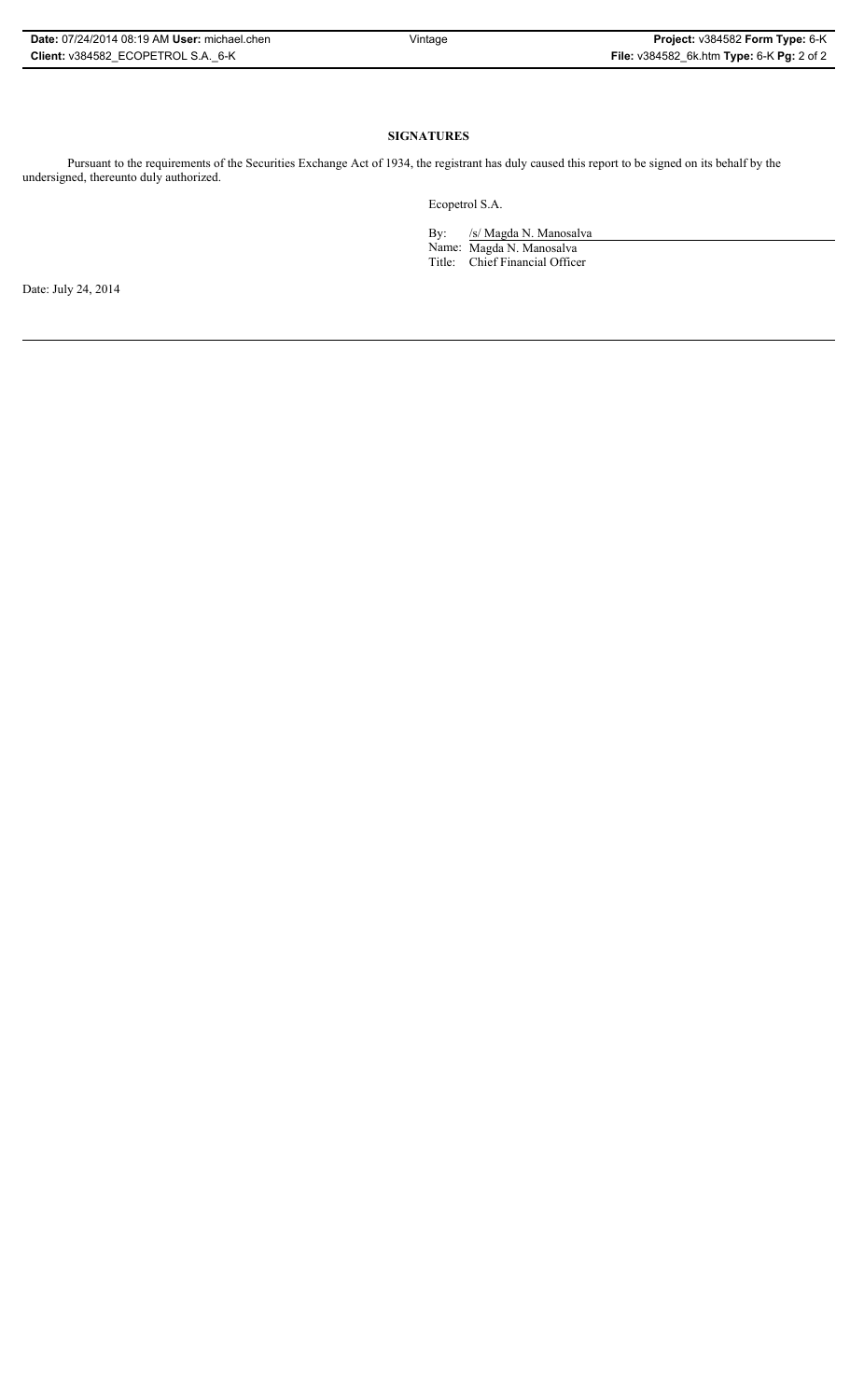

## **MATERIAL INFORMATION**

## **Ecopetrol and Pacific Rubiales Announce Decision Concerning the Quifa SW STAR Pilot Project**

Ecopetrol S.A. (BVC: ECOPETROL; NYSE: EC; TSX: ECP) (**"Ecopetrol"**) and Pacific Rubiales Energy Corp. (TSX: PRE; BVC: PREC; BOVESPA: PREB) (**"Pacific Rubiales"**) announced at a meeting today of Ecopetrol's board of directors in which the Synchronized Thermal Additional Recovery ("**STAR"**) pilot project being developed in an area of the Quifa SW field was considered, and based on the technical analysis of the pilot, that the decision was made to adopt the recommendations included in the technical report prepared on June 6, 2014, entitled: "Joint Pacific Rubiales Energy – Ecopetrol S.A meeting, a review of the technical results of the STAR project" (the **" Report"**)

The Report was prepared by technical teams appointed by Ecopetrol and Pacific Rubiales on April 22, 2014 to jointly examine the results of the STAR pilot project. The Report is limited to the results of the pilot project and does not constitute a ruling on the assessment of the STAR technology.

The recommendations contained in the report are as follows:

*"In light of the fact that Ecopetrol and Pacific Rubiales are in agreement to consider that the STAR pilot project has provided sufficient information required for the evaluation of the technology and has reached the final approved date, both companies agree to recommend that:*

- x *The STAR pilot project be concluded.*
- x *That the process of closing the project should be carried out by reducing on a scheduled basis the injection of air in the IV2 well in order to obtain additional information concerning the extinction of the thermal front in the area of the STAR pilot project in Quifa SW field. In the time that remains of the authorized injection approved by the Agencia Nacional de Hidrocarburos ("ANH"), the injection air flow should be reduced until it has reached zero flow by the authorized end-date. The closing process should be carried out in a manner that ensures the operational continuity of the Quifa partnership, safety conditions and environmental regulations.*
- x *A technical team be appointed to conduct a comprehensive ex-post study of the results of the STAR pilot project."*

Ecopetrol and Pacific Rubiales will closely monitor the conclusions resulting from this ex-post study. The pilot project allowed the companies to acquire valuable knowledge and experience concerning the use of technologies based on in-situ combustion recovery.

The two companies reiterate their interest in continuing to work together on the analysis and development of these and other initiatives that will help increase recovery factors and hydrocarbon production in joint operated fields to the benefit of both companies and the country.

1

------------------------------------------